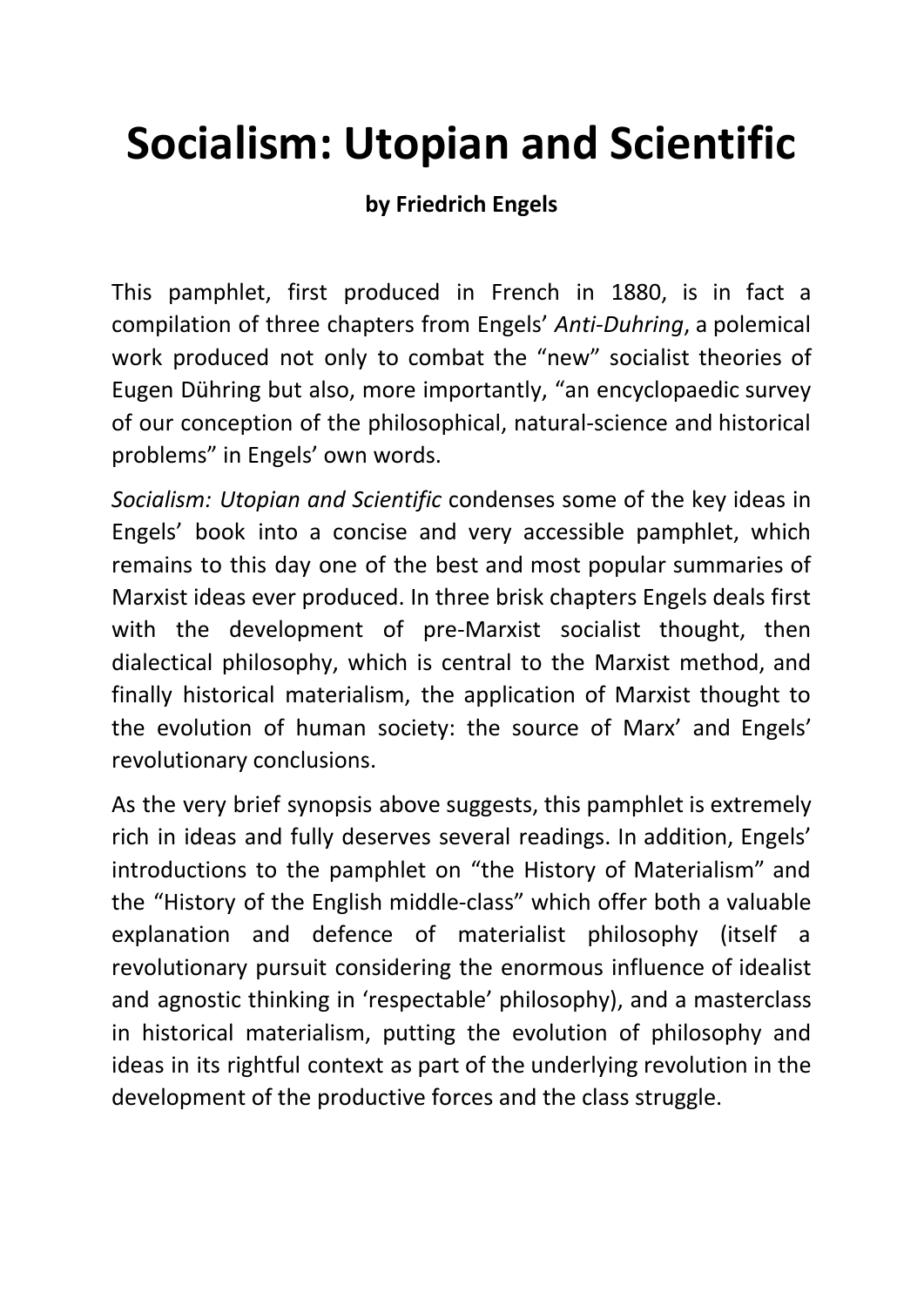## **Chapter 1: Utopian Socialism**

The first chapter of Engels' pamphlet is dedicated to the great "Utopian" Socialists of the late  $18<sup>th</sup>$  and early  $19<sup>th</sup>$  centuries: the forefathers of Marx' and Engels' "Scientific" Socialism.

Providing a brief history of socialist thought from the early-modern era onwards, Engels traces the rationalist, democratic and communist movements of the period not simply as a battle of ideas, but rather of the theoretical expressions of the rise and conflict of newly emerging classes in society. Using the same method, Engels then turns to the first ideological shoots of the new-born working class in Britain and France: the "three great Utopians" of Saint-Simon, Jean-Baptiste Fourier and Robert Owen.

Analysing each of their theories in brief, Engels not only demonstrates the fatal flaws and limitations of their ideal "social systems", but also places them in their historical context, of a class struggle (between the bourgeoisie and proletariat) which was only just coming into being and so, for that reason, still "crude" in its form and expression. This can be seen in the Utopians' eschewing of the working class in favour the "workers" or "people" in general.

However, Engels is by no means dismissive of the great intellectual and political contributions made by these individuals. Engels reserves his sharpest lines for those "Philistines" who "crow over the superiority of their own bald reasoning" over the "grand thoughts" of the Utopians. For Engels, there was much that was correct in their flawed theories, and much which was later inherited by Marx and himself.

Ultimately, from his treatment of the early and Utopian socialists Engels also puts Marxism in its own context as the product both of the theoretical products of earlier socialists, and of the modern proletariat in its full material development.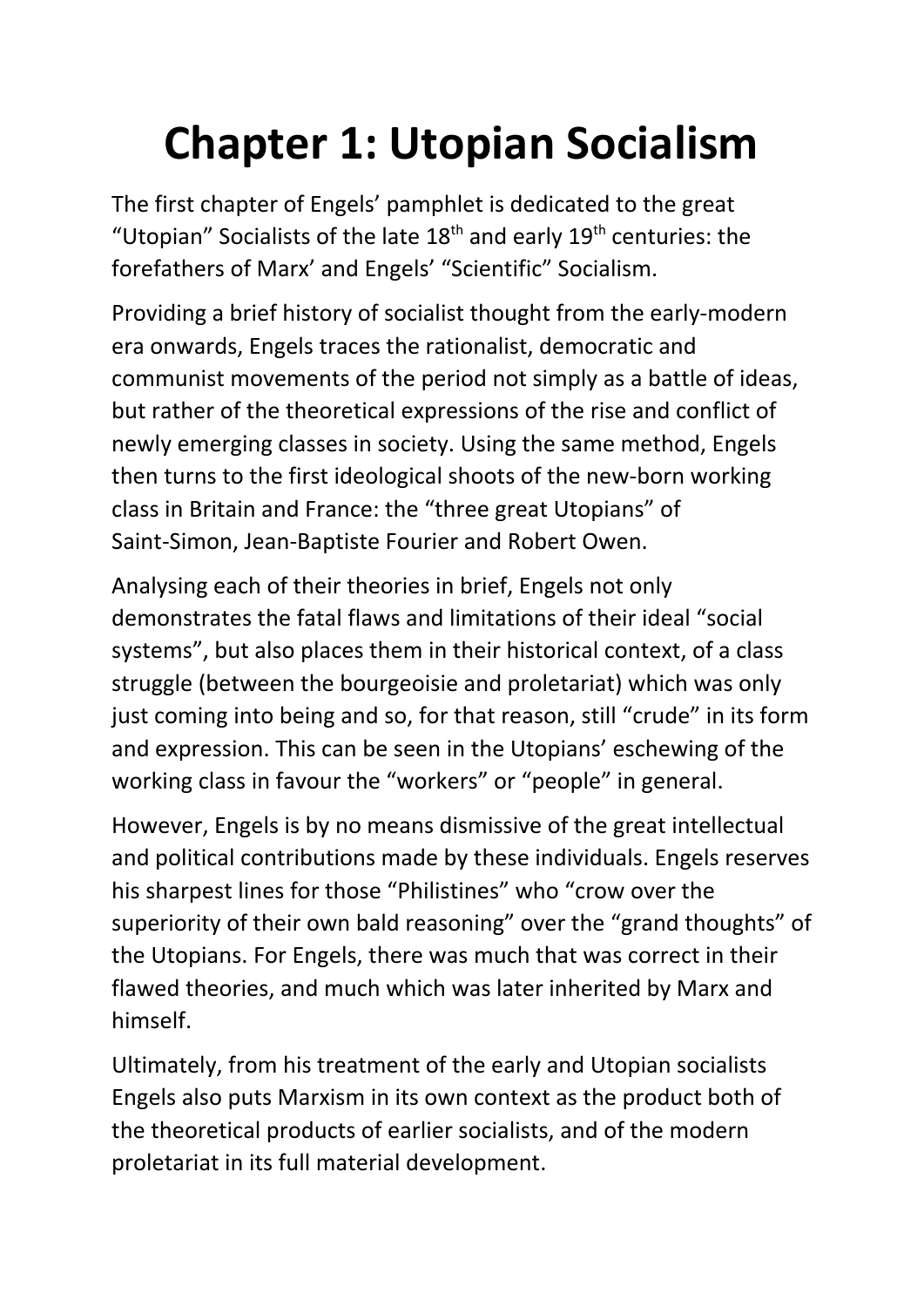#### **Study questions**

In what sense was the world "stood upon its head" for the  $18<sup>th</sup>$ century philosophers?

What does Engels mean when he writes, "The great thinkers of the 18th century could, no more than their predecessors, go beyond the limits imposed upon them by their epoch"?

Why were the institutions set up by the "triumph of reason" such "bitterly disappointing caricatures"?

What unites all of the "three great Utopians"?

How does "Modern Industry" make a revolution necessary?

Why were the new social systems of the founders of Socialism "foredoomed as Utopian"?

In what sense is politics "the science of production"?

In what sense was Fourier's conception of history dialectical?

What similarities can we see between Owen's philosophy and that of Marx?

What were the limitations of Owen's Communism?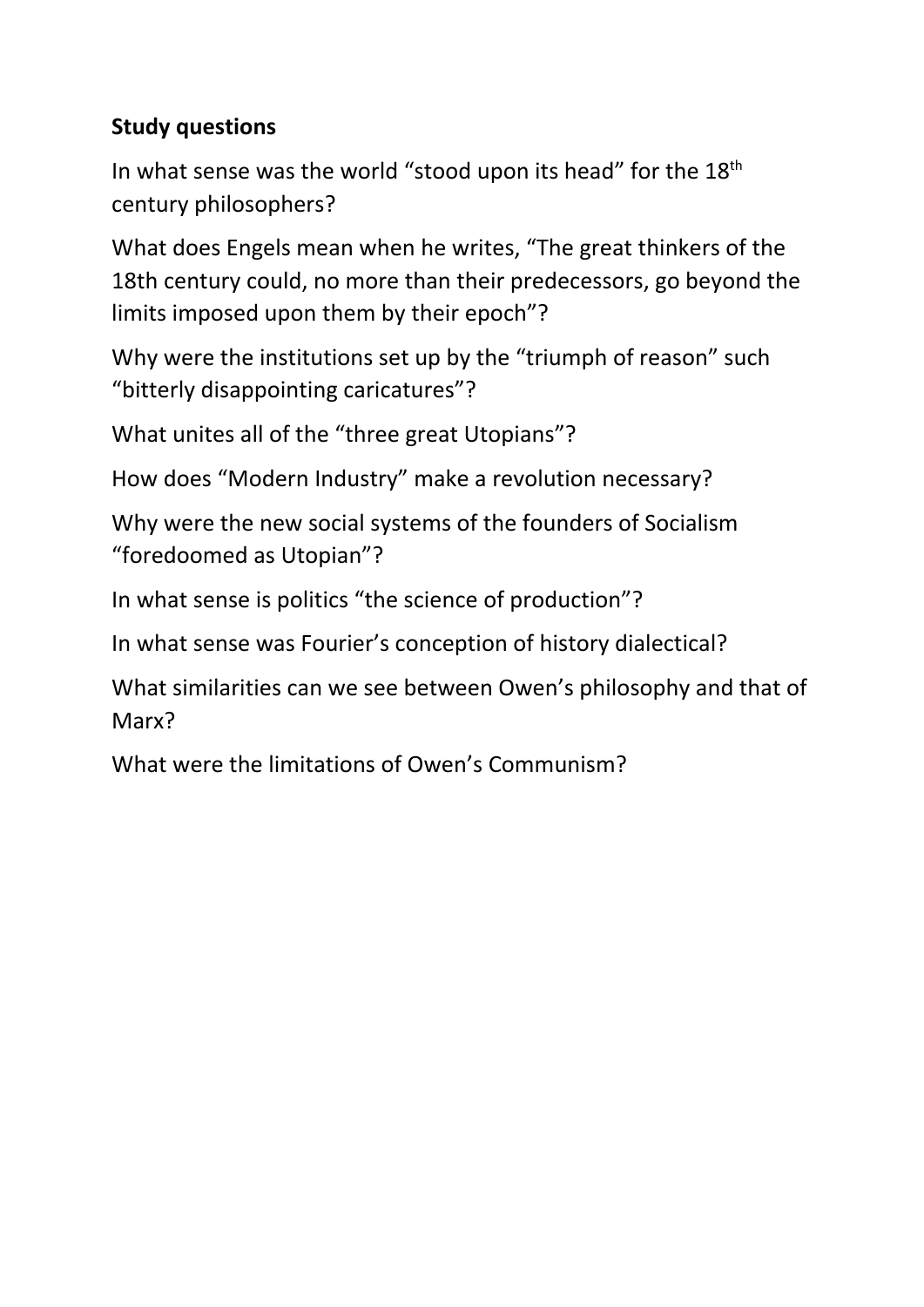## **Chapter 2: Dialectics**

The second chapter of Engels' pamphlet focuses on how the history of philosophy culminated with Hegel, from the Ancient Greek philosophers and their less developed dialectics, to metaphysics and onto a Hegelian form of dialectics.

Engels discusses the mistakes of metaphysicians. One pressing issue Engels notes is the inability to understand contradiction. Engels explains that "the two poles of antithesis are as inseparable as they are opposed." This is a key dialectical point drawn out in this chapter. He places this into concrete reality by explaining that nature is proof of this phenomenon.

Engels speaks very highly of Hegel and his brilliance in freeing history from metaphysics. However, Engels also establishes the mistakes of Hegel, due to his idealism, limited knowledge and place in history. Engels comments that Hegel was an idealist and thus saw history upside down.

Engels ends by speaking about Marx. He looks at Marx's materialism, turning dialectics the right way up. He briefly explains capitalist exploitation and then ends by explaining that what Marx did for socialism was change it into a science: "With these discoveries, socialism became a science. The next thing was to work out all its details and relations."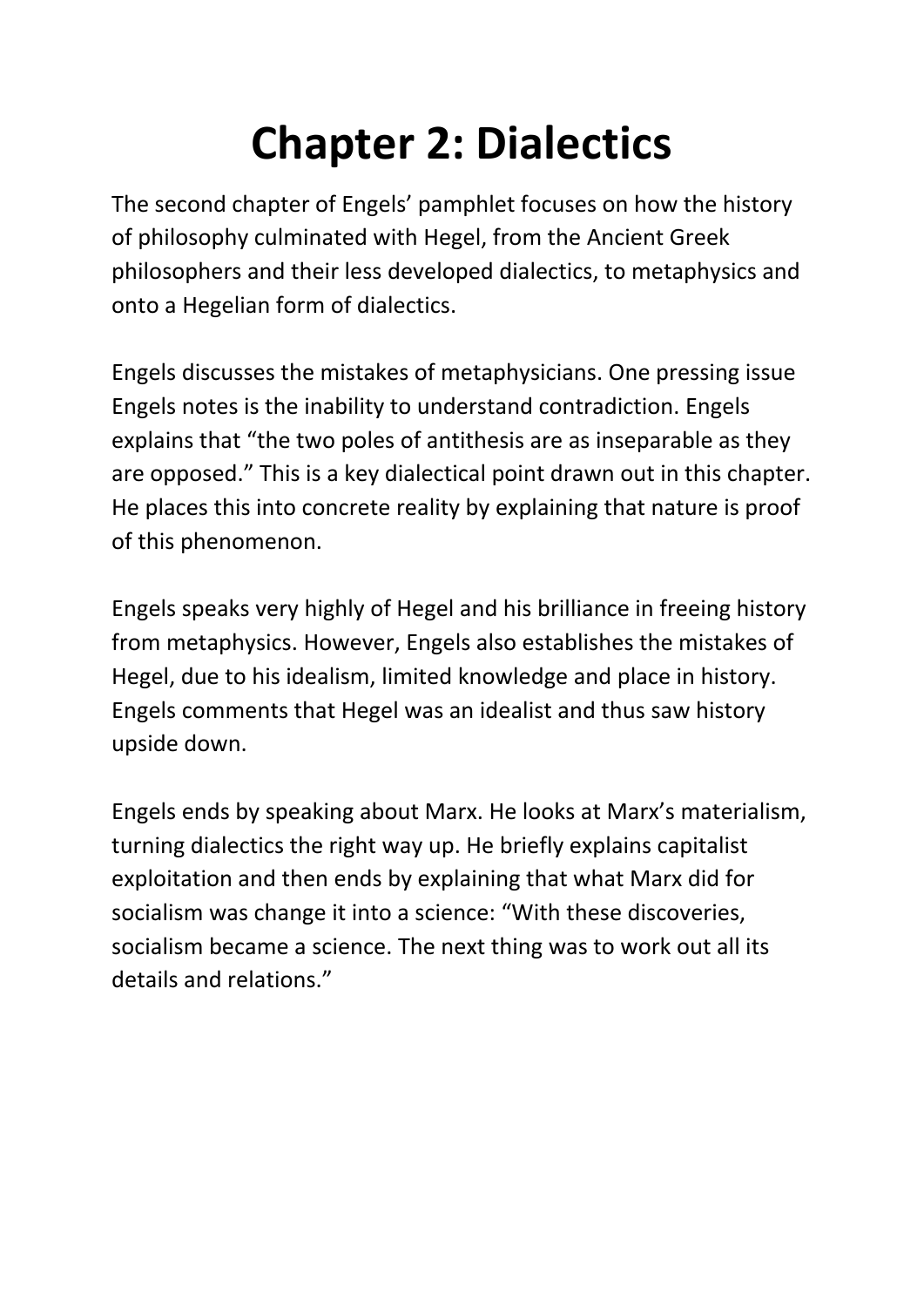#### **Questions for discussion:**

What is dialectics?

What is the difference between the dialectics of the ancients and the dialectics of Hegel?

What is the problem with the dialectics of Hegel?

What did Engels mean when he said that modern materialism "no longer requires the assistance of that sort of philosophy which, queen-like, pretended to rule the remaining mob of sciences"?

Why is Hegel's philosophy important to socialism?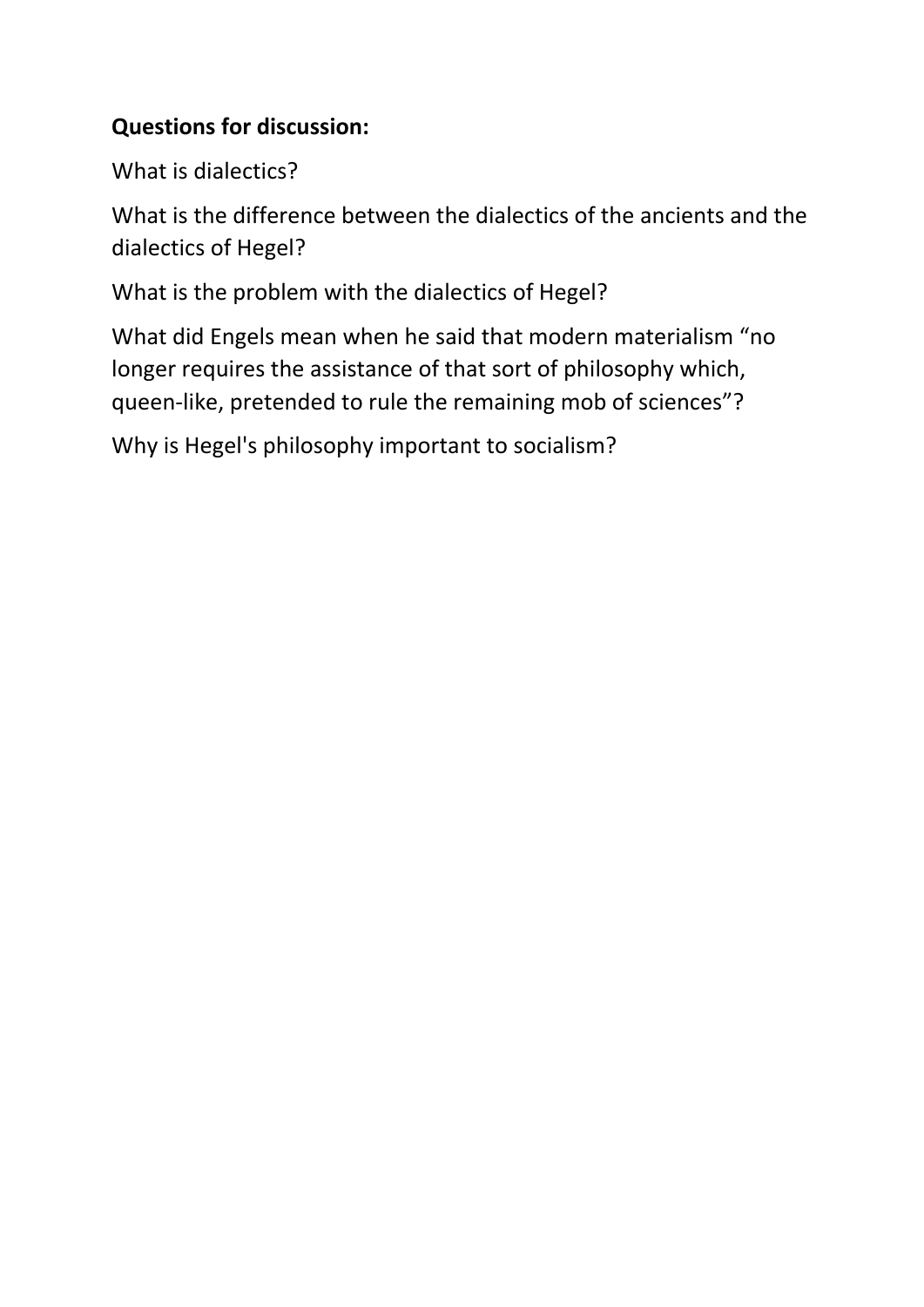# **Chapter 3: Historical Materialism**

Engels begins this chapter by explaining that understanding material reality is the key to understanding society, that economic reality is the most important factor in determining society, not ideas. This, in essence, is the backbone of historical materialism.

Engels then identifies how capitalism came to be, taking the reader through the change from feudalism to capitalism and thus, the establishment of the modern bourgeoisie. He explains how the means of production were developed, and how the division of labour developed. Here we see a sudden jump into organisation, from the production of goods with the only purpose of need, to the organised factory that produced commodities to sell on the market. Previously, goods had belonged only to the person who made them, as only one person was generally responsible for production. This clear basis for ownership was no longer possible when any commodity was the product of many workers, and so private property came to mean the exploitation of those who worked but owned nothing.

Engels pins down that there must be an end to capitalism; redefining society not as a cycle, but a spiral that returns to previous points, only on a higher level. He goes back to the new and developed means of production, looking at how machinery will develop under capitalism. He speaks of overproduction, and explains why capitalism will overproduce, and more importantly, why this will become a scourge on the existence of capitalist society.

Moving on from this, the pamphlet then gives us an understanding of the state machine: what it is there for, and how it will whither away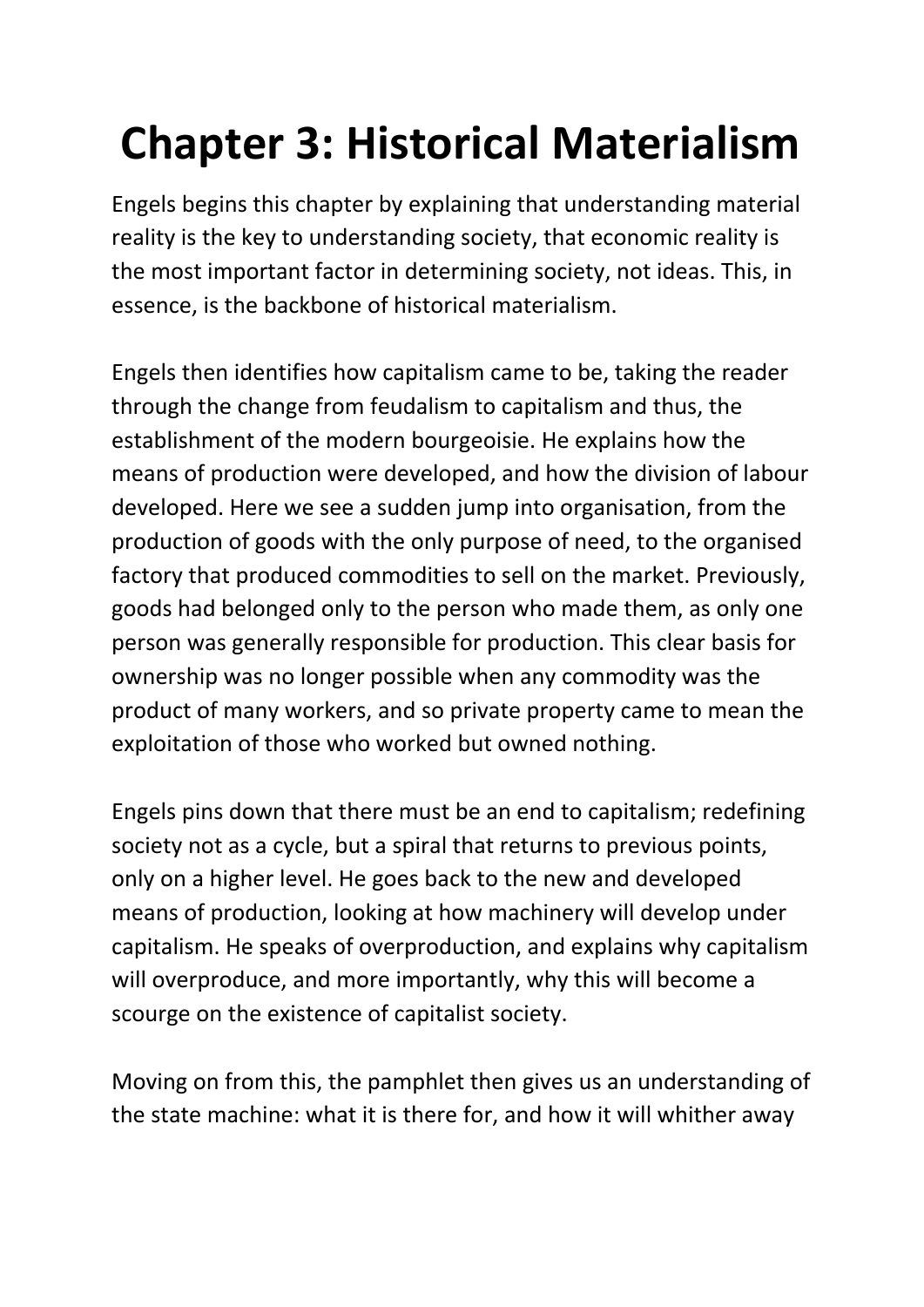under socialism. "The state is not abolished. It dies out", Engels explains.

Finally, Engels concretely lays out the history of states from Medieval Society to the future Proletarian Revolution. In doing so, he explains the importance of genuine scientific socialism.

### **Questions for discussion:**

What major changes in the division of labour and productive forces have taken place in recent decades, and what political and social changes have been associated with these changes?

How would you apply Engels' observation that "the final causes of all social changes and political revolutions are to be sought, not in men's brains, not in men's better insights into eternal truth and justice, but in changes in the modes of production and exchange" to a major social movement of our times, such as the political polarisation across the West?

Engels refers to the arrival of planned production with the *factory system*. Exactly what did he mean by this?

Engels places a lot of emphasis on production of "commodities". What is a commodity?

Engels mentions a couple of examples of a "vicious circle" in the development of capitalism. What were they?

What does Engels mean by the "rebellion of the productive forces", and what are the "productive forces"?

Engels says "This solution can only consist in the practical recognition of the social nature of the modern forces of production, and therefore in the harmonizing with the socialized character of the means of production". How are the forces of production socialised under capitalism?